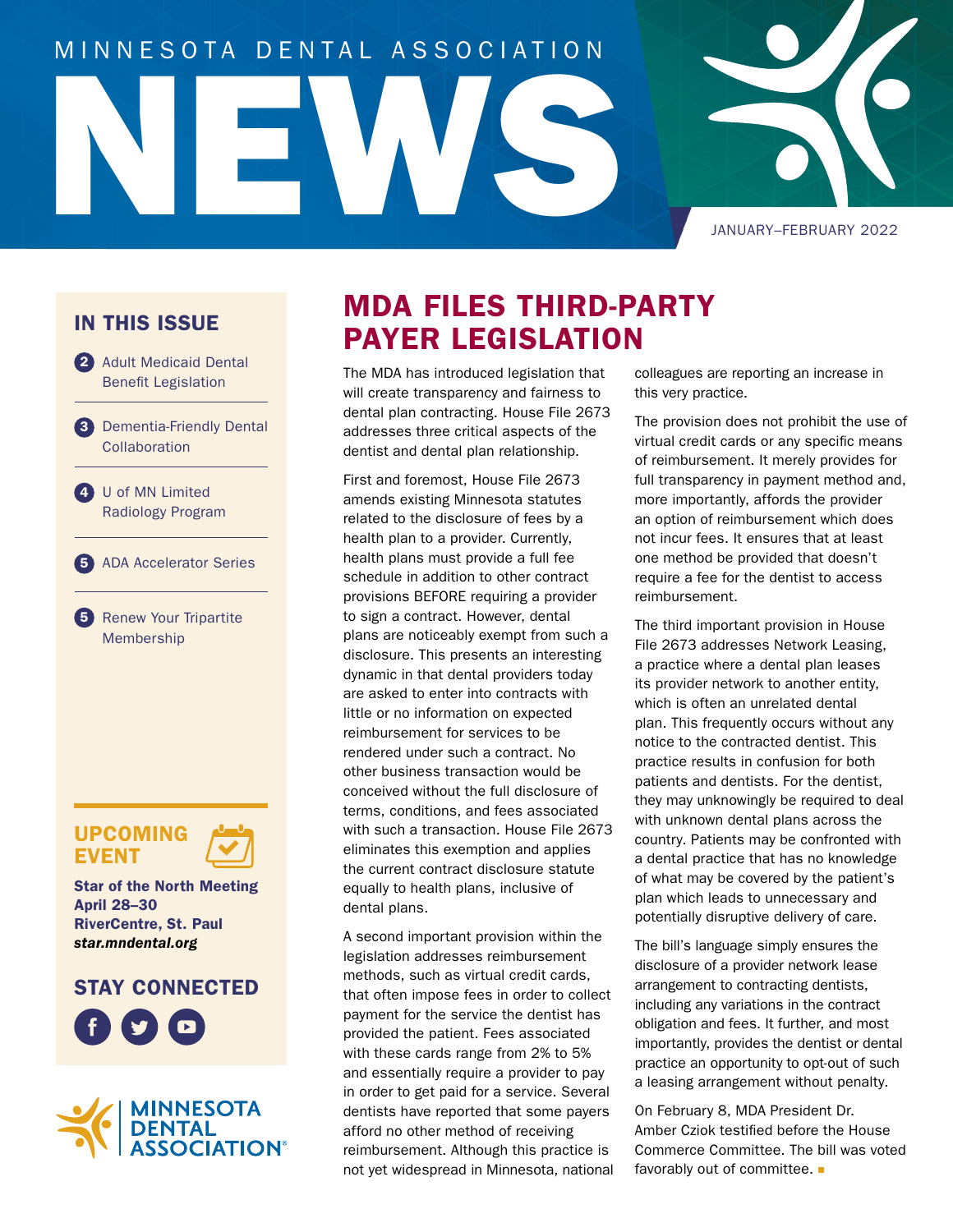# MDA FILES LEGISLATION SEEKING TO RESTORE COMPREHENSIVE ADULT DENTAL BENEFIT IN MEDICAID

House File 3147 seeks the Restoration of an extensive set of adult dental benefits in our Medicaid program – benefits which were significantly limited in 2009. Minnesota offers an extensive benefit for children and pregnant women, yet once that child reaches the age of 18 or once that infant is delivered, benefits are severely reduced.

The 2009 cuts occurred during a time of fiscal necessity. And while we appreciate the need for fiscal prudence, we also appreciate that an investment in oral health is an investment in overall health.

Studies have reported that spending can be significantly reduced throughout the Medicaid program when a holistic approach to care is embraced, inclusive of comprehensive oral health. Not to mention that access to proper oral health can reduce costly emergency room visits. These facts alone are evidence enough to see that the restoration of an extensive and comprehensive dental benefit is a wise investment in our Medicaid program.

On February 16, MDA President Dr. Amber Cziok testified before the House Health Finance and Policy Committee.  $\blacksquare$ 



Thinking of owning your own practice? Or maybe you are up and running but just need some advice?

#### Dental Entrepreneurial Program SATURDAY, MAY 7, 2022 | 8 A.M. – 5 P.M.

REGISTRATION INCLUDES: Breakfast, lunch, CE, and a resource binder of information to get you started on what you need to know about owning and running your own business.

This course is intended to be a practical look at dental practice ownership and what you need to know.

- General Business Operations
- $\triangleright$  Financials
- ▶ Regulatory Compliance
- > Practice Management

LOCATION: Best Western Plus 1000 Gramsie Road Shoreview, MN 55126

*Limited to 100 attendees | 3.5 hours of CE*

MORE INFORMATION & REGISTRATION COMING IN MARCH!



SAVE THE DATE!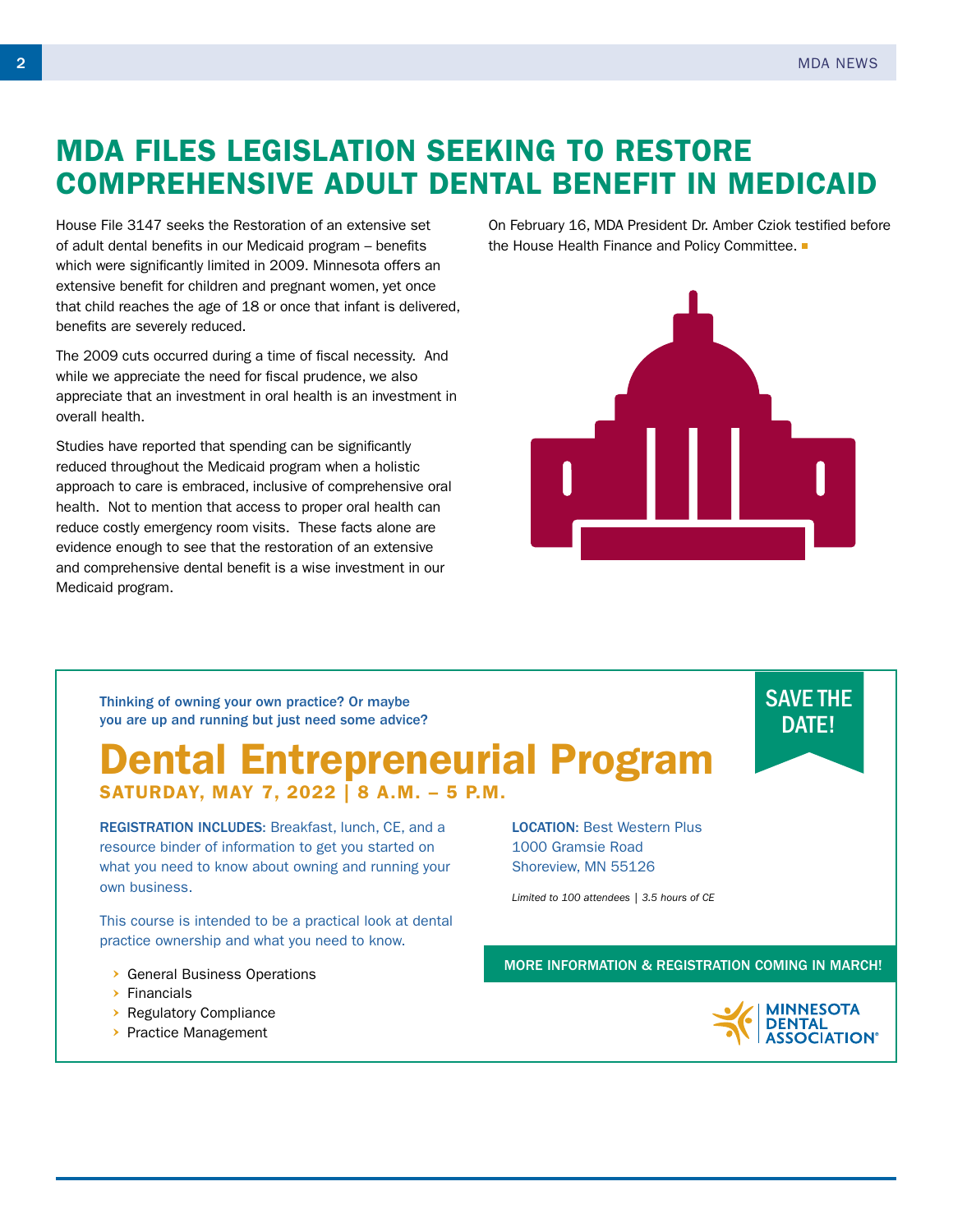# MINNESOTA DENTAL ASSOCIATION COLLABORATES ON DEMENTIA FRIENDLY DENTAL PRACTICES

Almost 100,000 Minnesotans age 65+ are living with Alzheimer's, and the annual number of Alzheimer's cases and other dementias is projected to triple by 2050, according to the Alzheimer's Association. These numbers will touch us all because they represent family members, friends, neighbors, co-workers, colleagues, patients, and their care partners.



The Minnesota Dental Association, in collaboration with ACT on Alzheimer's, a program of Trellis (formerly Metropolitan Area Agency on Aging), the University of Minnesota's NorthStar Geriatrics Workforce Enhancement Program and School of Dentistry, and with funding by Delta Dental of

Minnesota Foundation, came together to provide "Dementia Friendly at Work for Healthcare" training, tailored specifically for dental practices. The goal of the initiative is for dental practices to increase their ability to care for adults living with dementia, providing these patients with the best care and

service. The interactive training will help staff serve patients with dementia more effectively and confidently, while creating an environment that is safe, respectful, and welcoming for people living with dementia.

The training, via virtual or in-person format, is available in 60- or 90-minute sessions (1 or 1.5 CEU) and is presented by volunteers who are trained by ACT on Alzheimer's. Sessions are designed for the entire dental team (clinical and nonclinical staff members). Topics include dementia and the warning signs of Alzheimer's disease, effective strategies for communicating and interacting with patients with dementia, creating a dementia friendly environment, and community resources and support.

Dental practices are encouraged to visit *ACT on [Alzheimer's](http://www.actonalz.org/dementia-friendly-work-healthcare)  [Dementia Friendly Dental Practices](http://www.actonalz.org/dementia-friendly-work-healthcare)* for more information and to schedule for training.

Please note the Star of the North Meeting is holding a 60-minute educational *[session](https://star.mndental.org/conference/agenda/seminars/?id=4583)*, "Dementia Friendly at Work for Healthcare," on Friday, April 29. ■

## REGISTER FOR THE NEXT "MDA NOW": A TOWN HALL-STYLE MEMBER ENGAGEMENT SERIES

*SPECIAL GUESTS: Dr. Raymond Cohlmia, Executive Director, American Dental Association, and Dr. Scott Morrison, 10th District Trustee, American Dental Association*

All members are invited to the next "MDA Now" live webinar on Wednesday, March 23, from 6:30 to 7:30 p.m.

Join MDA President Dr. Amber Cziok and Executive Director Carmelo Cinqueonce as they welcome Dr. Raymond Cohlmia, the newly appointed Executive Director of the American Dental Association. Joining Dr. Cohlmia will be Dr. Scott Morrison, 10th District Trustee to the ADA.

Dr. Cohlmia is excited to share his vision of the ADA while sharing projects and initiatives on the horizon.

Please register in advance. After registering, you will receive a confirmation email containing information about joining the webinar.

*[REGISTER HERE](https://us02web.zoom.us/webinar/register/WN_2g4H-gWoQBqYVBrlkdEMXA)*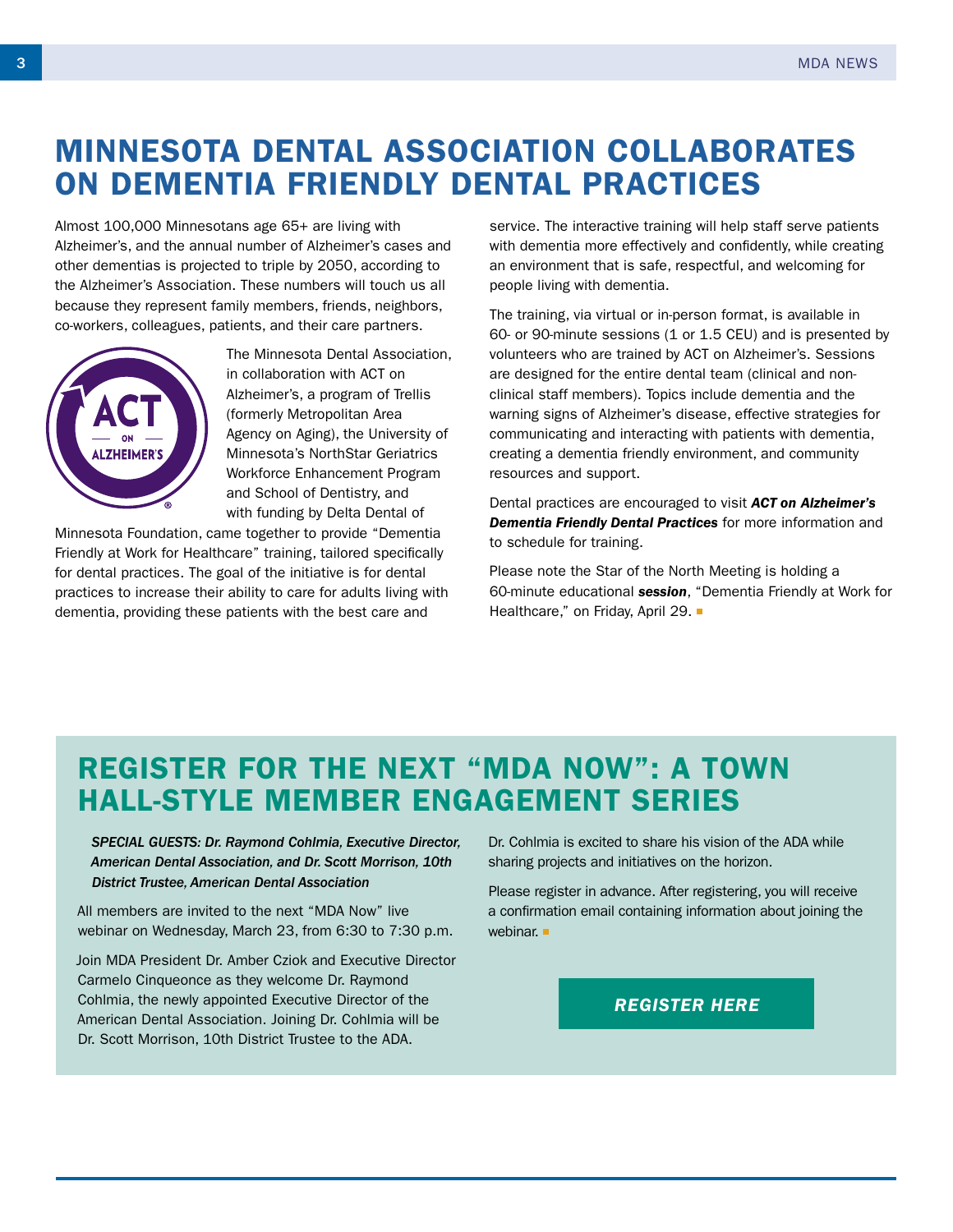### STAR OF THE NORTH MEETING REGISTRATION IS OPEN

#### The 2022 Star of the North Meeting will be here before we know it. *Registration is open, so log on and select your courses and special events today!*

Take advantage of one of the best benefits of your MDA membership – FREE attendance at the meeting! Remember to pay your 2022 dues before you register and select your classes. Registration gives you access to the exhibit hall, table clinics, CE Spot, the keynote session, and social events, plus three elective credits. As a registered attendee, you can choose from 90 affordable continuing education programs presented by some of the best clinicians in the dental industry – all located conveniently close to home!

We are back to a full schedule of activities. The Preliminary Program book was mailed in December, so be sure to check out all the plans we have for 2022.

We have a full program of speakers and topics for the entire dental team, including 15 hands-on workshops for one-on-one

learning experiences. Staggered start times and varied course lengths allow you to make the most of your meeting experience. Don't forget to stop by the CE Spot and table clinics to grab a few extra CE credits.

ILLUMINATE

Join us for Buyer's Happy Hour on Thursday from 4 to 6 p.m. Browse the exhibit hall while enjoying a complimentary glass of beer or wine, plus scan your name badge for a chance to win great prizes! Test your skills in our Mobile Escape Room – do you have what it takes to solve the clues?

Be sure to join us for the Keynote Session on Friday with Mike Veeck – entrepreneur, philanthropist, and owner of the Saint Paul Saints. Stick around on Friday night for The BIG Party featuring an epic concert with fan favorite … Hairball! The first 500 people to walk through the doors wearing a classic rock concert t-shirt will receive a FREE drink ticket.

Visit *[star.mndental.org](http://www.star.mndental.org)* for more information.

#### U OF MN LAUNCHES PROGRAM NECESSARY FOR LIMITED RADIOLOGY REGISTRATION

New 2022 Minnesota administrative rules allow unlicensed dental assistants to perform radiology services under a *[limited radiology registration](https://mn.gov/boards/dentistry/current-licensee/requirements/)*. The 80-hour training program will provide the skills needed to produce high-quality diagnostic intraoral, panoramic, and CBCT images. It is designed to meet the new rule requirements. In addition to completion of the course, individuals will need to pass a nationally recognized radiation exam and the Board's jurisprudence exam.

The MDA has inquired with the Department of Labor and Industry on whether the training program is eligible for grant funding through the state's Dual-Training Pipeline program. The MDA was recently informed that the Office of Higher Education has determined that the program will be eligible for grants.

*Dual-Training [Grants](https://send.mndental.org/t/j-i-fodidk-l-d/)* are part of the Minnesota Dual-Training Pipeline, an innovative approach to address current and future workforce needs. It exists to support employers in creating or enhancing a competency-based dual-training approach where workers receive a combination of related instruction strategically paired with on-the-job training. The Pipeline program provides education grants to employers seeking to help dental assistants and dental hygienists complete academic training programs. Grants of up to \$6,000 per employee per year are available. The application opens on Tuesday, March 8, and is open until Tuesday, April 12, 2022. Find out more and apply *[online](https://send.mndental.org/t/j-i-fodidk-l-h/)*.